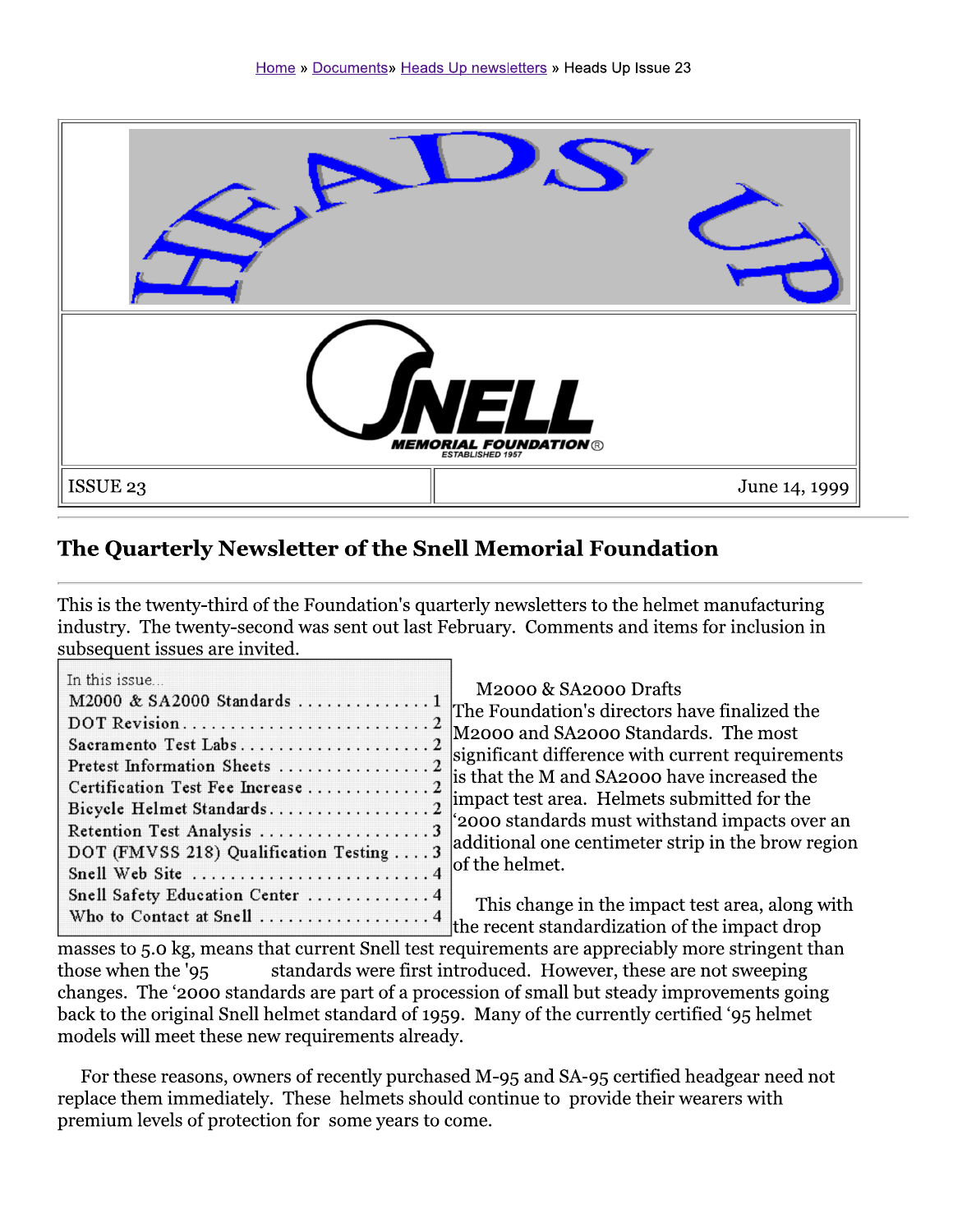

Certification testing to the new standards has already begun. However, M2000 and SA2000 certification labels will not be available until sometime after August of 2000. M2000 and SA2000 certification may not be claimed until the fall of the year 2000 after M2000 and SA2000 labeled helmets are ready for distribution. Helmets meeting the new requirements will be certified to the current '95 Standards until the new Standards take effect.

Once the new labels are available, we will stop shipment of the '95 labels. Manufacturers may continue to use existing stocks of the '95 labels in their Certified helmets until March of 2001. We hope in this way to make the new labels available for the beginning of the production cycle for the 2001 season.



**DOT Revision** 

The "Notice of Proposed Rule Making" introducing revisions to Federal Motor Vehicle Safety Standard 218 is now expected by the fall of this year. FMVSS 218, also known as the DOT motorcycle helmet standard, has set the minimum adequate requirements for US street motorcycle helmets since the early 1970's. Except for a few procedural refinements, this standard is essentially the same as it was when it was first adapted from its ANSI Z90.1-1971 predecessor.

The notice announcing its first real overhaul has been awaited since 1997 and had been expected earlier this spring. When the notice appears in the Federal Register, it will invite comments on the draft rule making from interested parties. These comments will be reviewed and considered in the formulation of a Final Rule which might appear as early as the spring of 2000 and take effect later that year.



Sacramento **Test Labs** 

**Sacramento Test Labs** 

Manufacturers who require DOT or CPSC type testing but do not wish to participate in Snell Certification programs may soon submit samples for testing to Sacramento Test Labs. These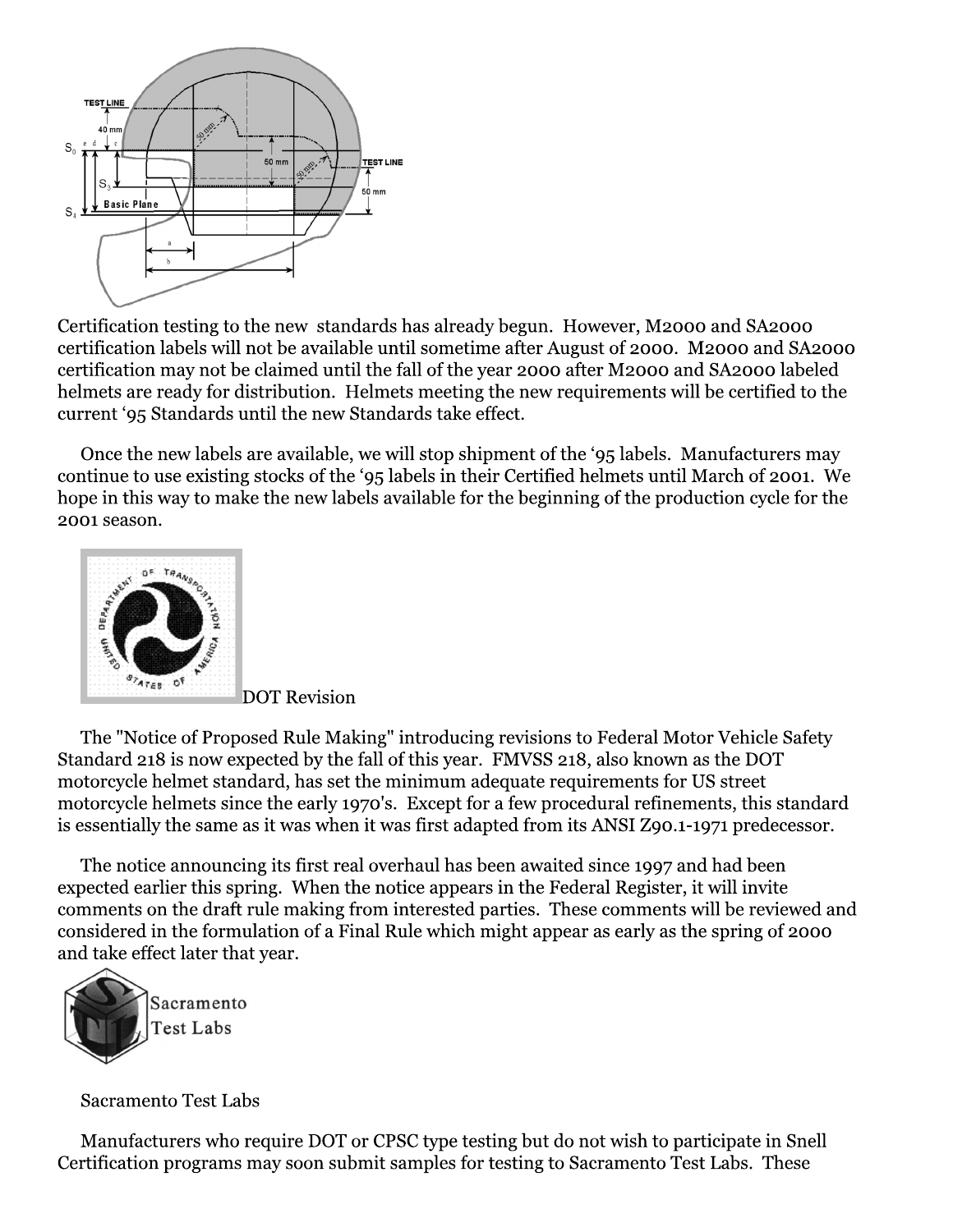samples will be tested at the same facility, by the same technicians and with the same rigor as those submitted for Snell certification.

Headgear tested under this rubric will not be subject to random sample testing and, for that reason, will not enjoy either the confidence or the recommendation of the Foundation's board of directors and staff. The Sacramento Test Labs denomination distinguishes between the simple testing service offered here and the complete and rigorous certification programs available from the Foundation.

Sacramento Test Labs will provide a complete and accurate testing service for those manufacturers' products which, for any reason, have been withheld from the Foundation's certification programs. Fee schedules are in preparation. Interested manufacturers are invited to contact this office for further information.

## **Pretest Information Forms**

When submitting helmet samples for testing, it is essential that a properly filled in 'pretest information form' accompany them. The surest way to obtain proper and timely test results is to provide all the necessary information so that the samples can be received, logged, labeled and scheduled.

Blank forms and instructions for filling them out are available. Manufacturers are invited to modify and adapt them as necessary. The only essential is that we have sufficient information to perform and document the requested testing.

In particular, please double check the spelling of the model name, include all the sizes for which the helmet structure is intended, indicate the standard and test type and, finally the disposition of the tested samples. Although we recommend that manufacturers examine all failed samples in order to determine how best to improve their headgear, unless there is a specific request to return failed samples, they are routinely destroved.

## **Certification Test Fee Increase**

The fees for M and SA type certification testing will increase to US\$940 and US\$1140 respectively as of September 1, 1999. Until then, these fees will remain at their current levels of \$820 and  $$875.$ 

## **Bicycle Helmet Standards**

The Consumer Product Safety Commission Bicycle Helmet Safety Standard has been in effect for three months. It requires that all bicycle helmets manufactured after March 10, 1999, and distributed for sale in the United States be certified to CPSC requirements by their US manufacturers or importers. Bicycle helmets manufactured before this date but later than 1994 must still meet the requirements of one of the interim bicycle helmet standards which include ANSI Z90.4-1994, ASTM 1447, Snell B-90, B-95 or N-94, or the CPSC Standard in its final form.

The Foundation modified the B-90, B-95 and N-94 Standards early last year in order to assist manufacturers to demonstrate CPSC performance requirements. Wherever the Snell Standards were demonstrably more demanding than CPSC, the requirements remained the same but in those areas where CPSC exceeded Snell demands or where the comparison was unclear, the revised Snell Standards adopted the CPSC provisions directly.

For example, CPSC demands slightly more coverage than Snell B-90 and slightly less than B-95 for persons age 5 and older. B90A, the revised B-90 standard now calls out a test line comparable to CPSC while the B95A and N94A coverages continue unchanged. The CPSC coverage requirements for young children and toddlers exceeded most all previous standards. BooC and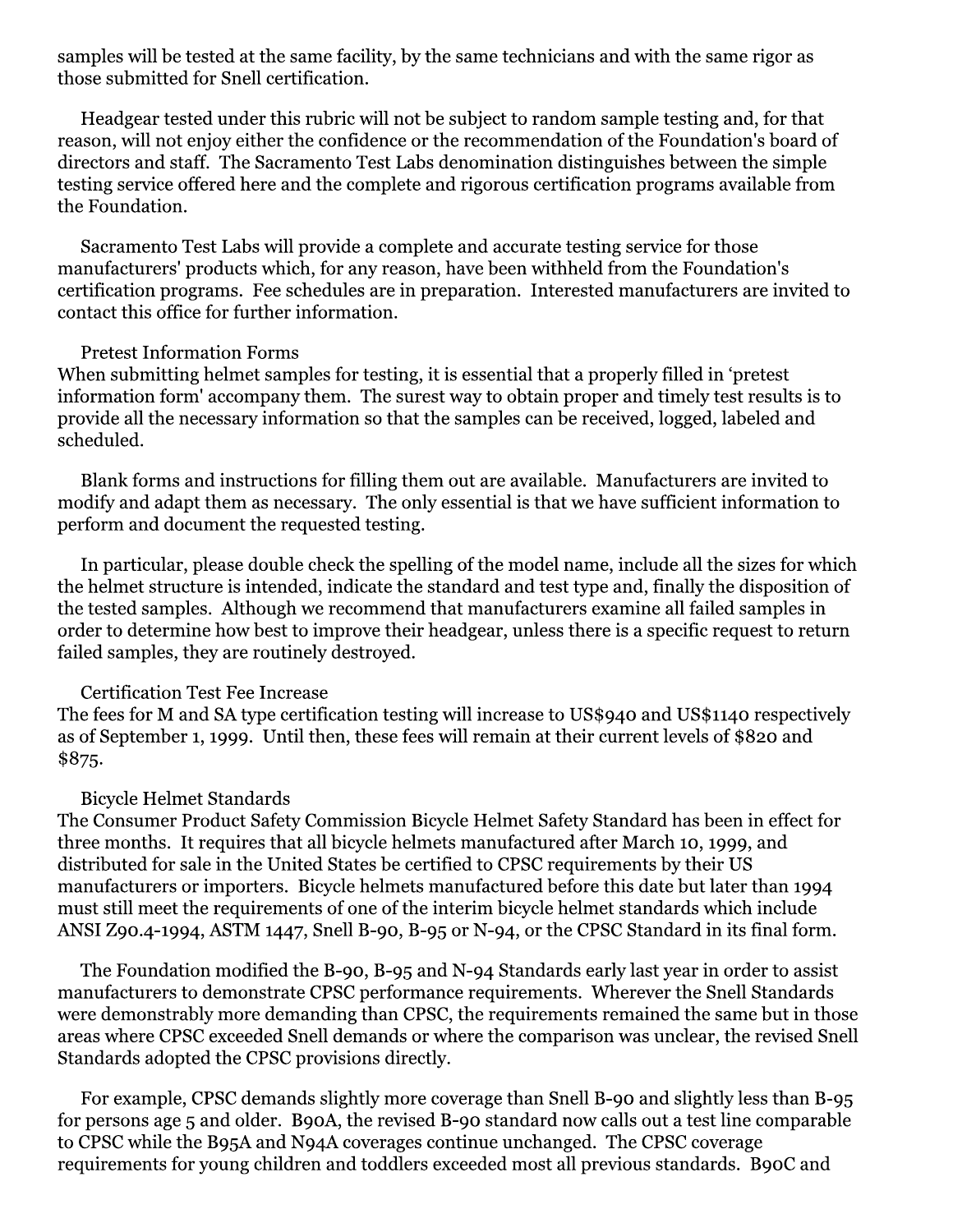B95C have both adopted the CPSC coverage requirements for persons age 1 and older (extended coverage).

B90A, B90C, B95A, B95C, and N94A have all superseded the previous B-90, B-95 and N-94 Standards as of January 1, 1999.

No further changes are projected for B2000. The B2000 Standard will be identical to B95A while B95C will continue as B2000C. B90A and B90C will continue under their present designations at least until 2003.

**Retention Test Analysis** 



The revisions to the Snell bicycle helmet standards included a change in the retention test procedures. The procedures and equipment used originally were replaced with the equipment and procedures in the CPSC standard in order to resolve any uncertainty over which was the more demanding test. However, we have completed a series of tests on comparable helmets and on a device that simulates the force versus stretch behavior of current bicycle helmets in a reliable and repeatable manner.

The analysis indicates that the former Snell test subjected the chinstrap, buckle and anchors to consistently higher levels of peak tension but that the CPSC procedure produced greater elongation. These seemingly contradictory observations arise because the Snell procedures draw about 7 mm more slack out of the retention systems before the test is performed. As a result, a retention system may pass the CPSC test and still break under Snell test stresses but it could pass the Snell test and still fail the CPSC stretch criterion. A more complete account is available at the Foundation's website.

DOT (FMVSS 218) Qualification Testing

The American Association for Laboratory Accreditation has audited and accredited the Snell California laboratory's DOT testing capability. The finding means that the lab's DOT testing service meets ISO Guide 25 requirements for quality.

The Foundation does not require DOT compliance for M-95/M2000 certification but, as a service to our clients, we are now able to perform the required testing and maintain the test documentation. Certified manufacturers will not be required to submit for DOT qualification testing. However, manufacturers who wish to, may submit samples of their Snell M-95 certified helmets for qualification to DOT or submit samples for both Snell M-95/M2000 and DOT certification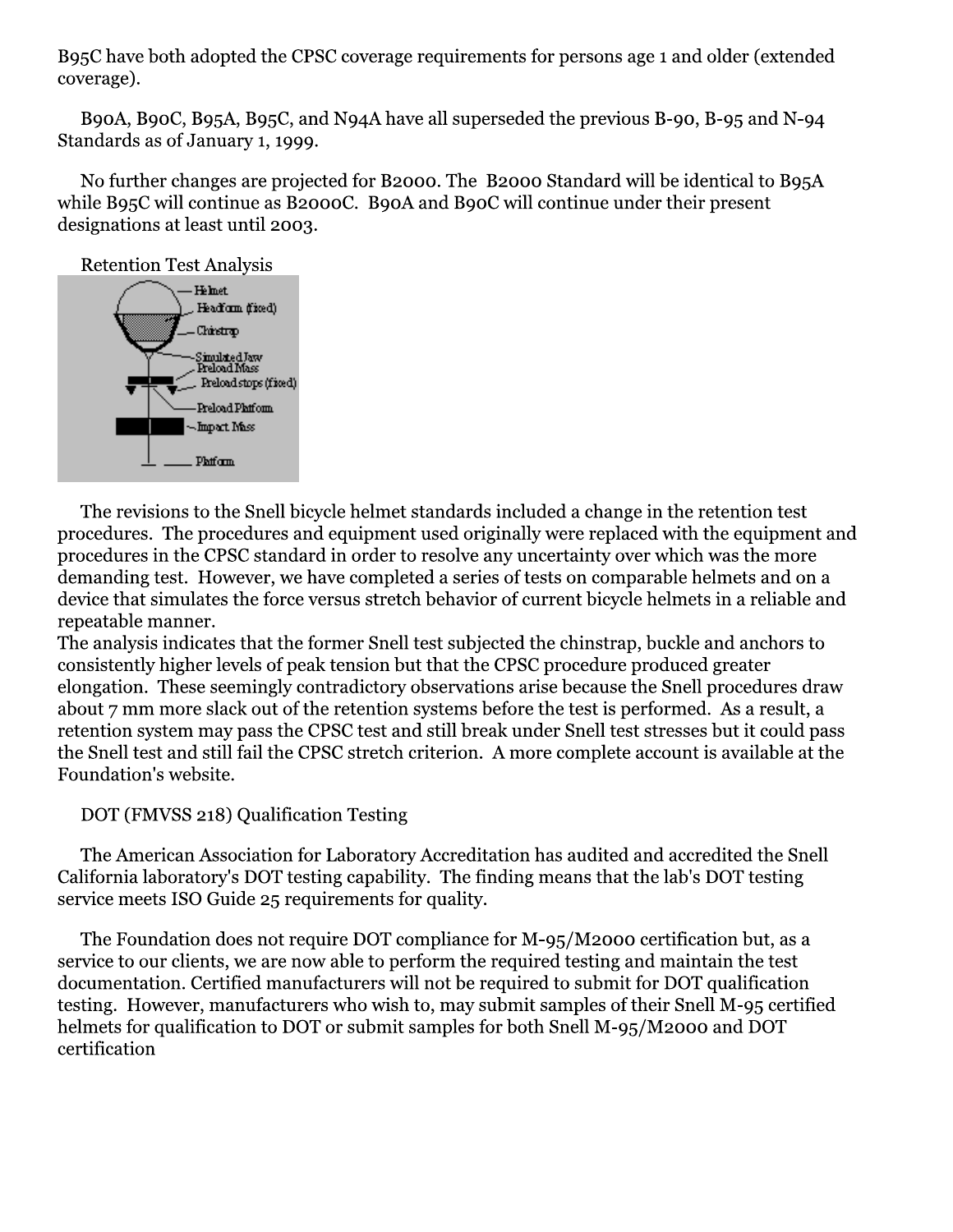

The Snell Foundation World Wide Web Site, http://www.smf.org, now includes more than thirty pages of helmet and head protection information. There are descriptions of the Foundation and its certification programs, lists of certified products, the texts of Snell Standards and drafts and links to other web sites of interest.

One of the primary purposes of the site is to acquaint the public with the importance of selecting and wearing the most effective protective headgear. Once the Foundation tests and certifies a helmet, we want people to wear it. If you manufacture or sell Snell certified helmets and you maintain an Internet web site, please contact Mr. Brown to see about establishing a link.

**Snell Safety Education Center** 

The Snell Safety Education Center (SSEC) has taken on all the tasks associated with preparation and distribution of videos, posters, brochures and similar materials promoting the correct selection and use of appropriate protective headgear. These functions have always been seen as a necessary part of the Foundation's overall mission but, in recent years, had created a considerable strain on our structure and resources.

SSEC, by virtue of its flexibility and charter, has the capabilities to perform this function and to cooperate closely with other organizations of similar interests. Currently, the Center is working with the the University of California, Davis, in a program promoting child safety across a broad front in the Sacramento area.

The Center is organized under Federal 501C3 regulations and is separate and distinct from the Foundation. The Center's president, Ms. Hong Zhang, welcomes inquiries and requests for assistance from community and national safety organizations.

Who to Contact at Snell Snell Memorial Foundation, Inc. 3628 Madison Avenue, Suite 11 North Highlands, CA 95660 Phone: 916-331-5073; Fax: 916-331-0359;